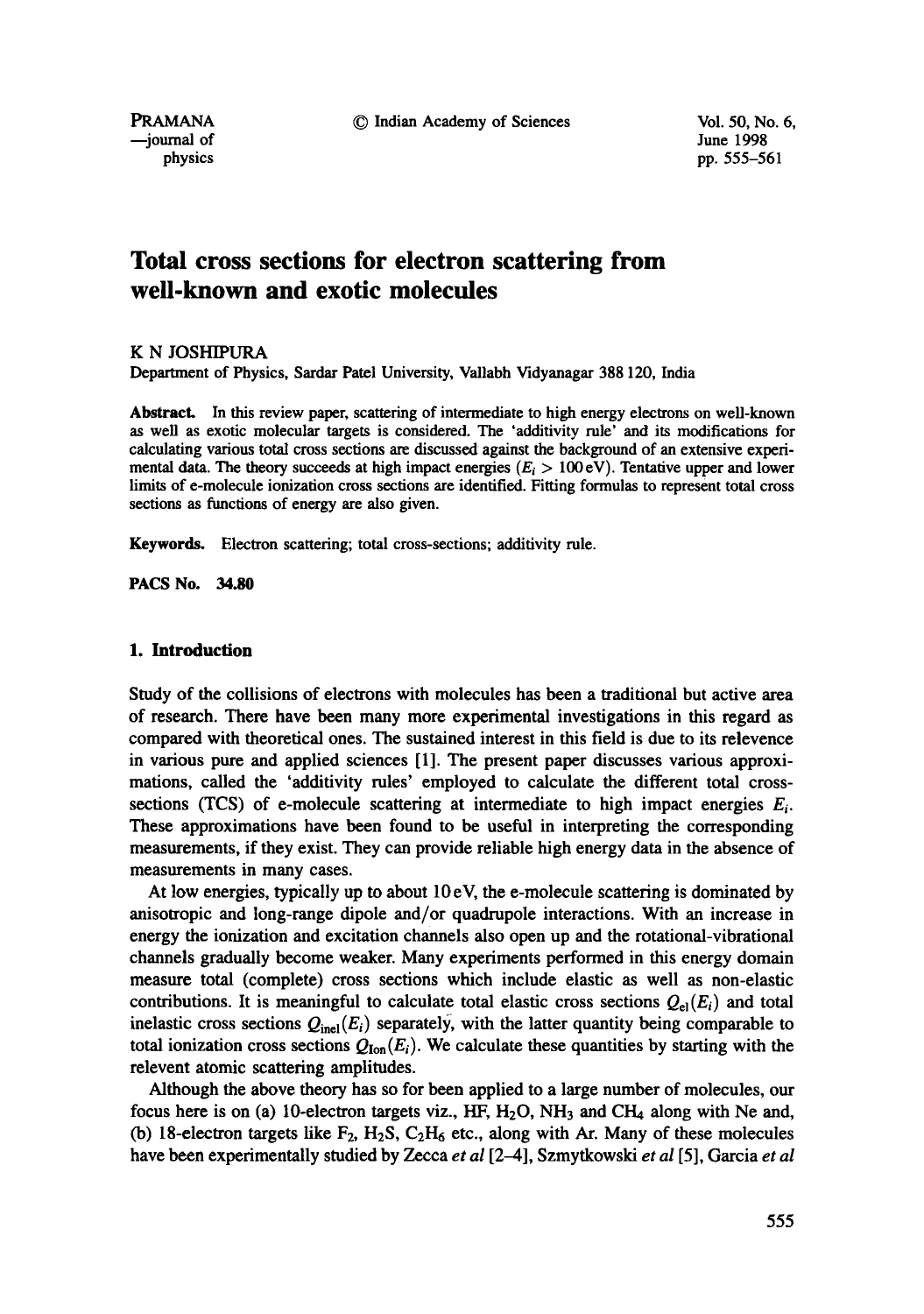## *K N Joshipura*

[6], Rao and Srivastava [7] and by other groups. Szmytkowski *et al* [5] have recently given a detailed summary of a large number of TCS measurements done over a wide energy range on diatomic and polyatomic molecules. Detailed comparisons of our theoretical results with some of these experimental data can be found elsewhere [8-10]. Comparison of our results with the theoretical work of Jain and Baluja [11] has also been made in our previous papers. These authors [11] have calculated e-molecule TCS in a number of cases by starting with direct molecular wave functions and charge densities.

Further, the TCS obtained theoretically or experimentally are often analysed in terms of correlations with the properties of the target molecules. This is done here by expressing the TCS as functions of energy  $E_i$  and by interpreting the parameters of these fitting formulas in terms of molecular properties (see also ref. [12]).

#### **2. Theoretical aspects**

In the simplest approximation, the total (elastic + inelastic) cross section  $Q_T(M)$  of emolecule collision is expressed as a sum of the relevent e-atom cross sections. Thus in the additivity rule (AR) we have [8]

$$
Q_{\rm T}(M) = \sum_{i=1}^n Q_{\rm T}^{(i)}(A), \qquad (1)
$$

where *n* is the number of atoms in the target molecule and  $Q_T^{(i)}(A)$  is the total (elastic + inelastic) cross section of the *i*th atom. Equation (1), though rather too simple, serves as a preliminary result. An improvement over this can be introduced by separating the long-range (spherical) polarization potential of the target from the remaining short range interactions. Thus we introduce [8-10] the 'modified additivity rule' (MAR) as follows:

$$
Q_{\rm T}(M)=\sum_{i=1}^n Q_{\rm SR}(i)+Q_{\rm pol}(M),\qquad \qquad (2)
$$

where, on the RHS the first term is the sum of the e-atom TCS calculated in the shortrange complex optical potential. This complex potential consists of static, exchange and absorption effects, and the polarization effect is considered at the molecular level through the second term  $Q_{pol}(M)$ . The standard formalism of partial wave analysis is employed to calculate the cross sections. The MAR, eq. (2) is more realistic, as it makes use of molecular properties like the polarizability and ionization energy. Further, a small nonspherical (mainly dipole) contribution can be added to  $Q_T(M)$  to define the grand total cross sections in polar molecules.

Now, one can write the additivity rule for molecular total inelastic cross sections in a similar manner, i.e.,

$$
Q_{\rm inel}(M) = \sum_{i=1}^{n} Q_{\rm inel}^{(i)}(A), \qquad (3)
$$

in which  $Q_{\text{inel}}^{(i)}$  is the total inelastic cross section for the *i*th atom. At high enough energies, where the ionization dominates the non-elastic processes, the e-molecule total ionization

> *Pramana - J. Phys.,* **Vol. 50, No. 6, June 1998 Special issue on "Proceedings of the XI NCAMP"**

556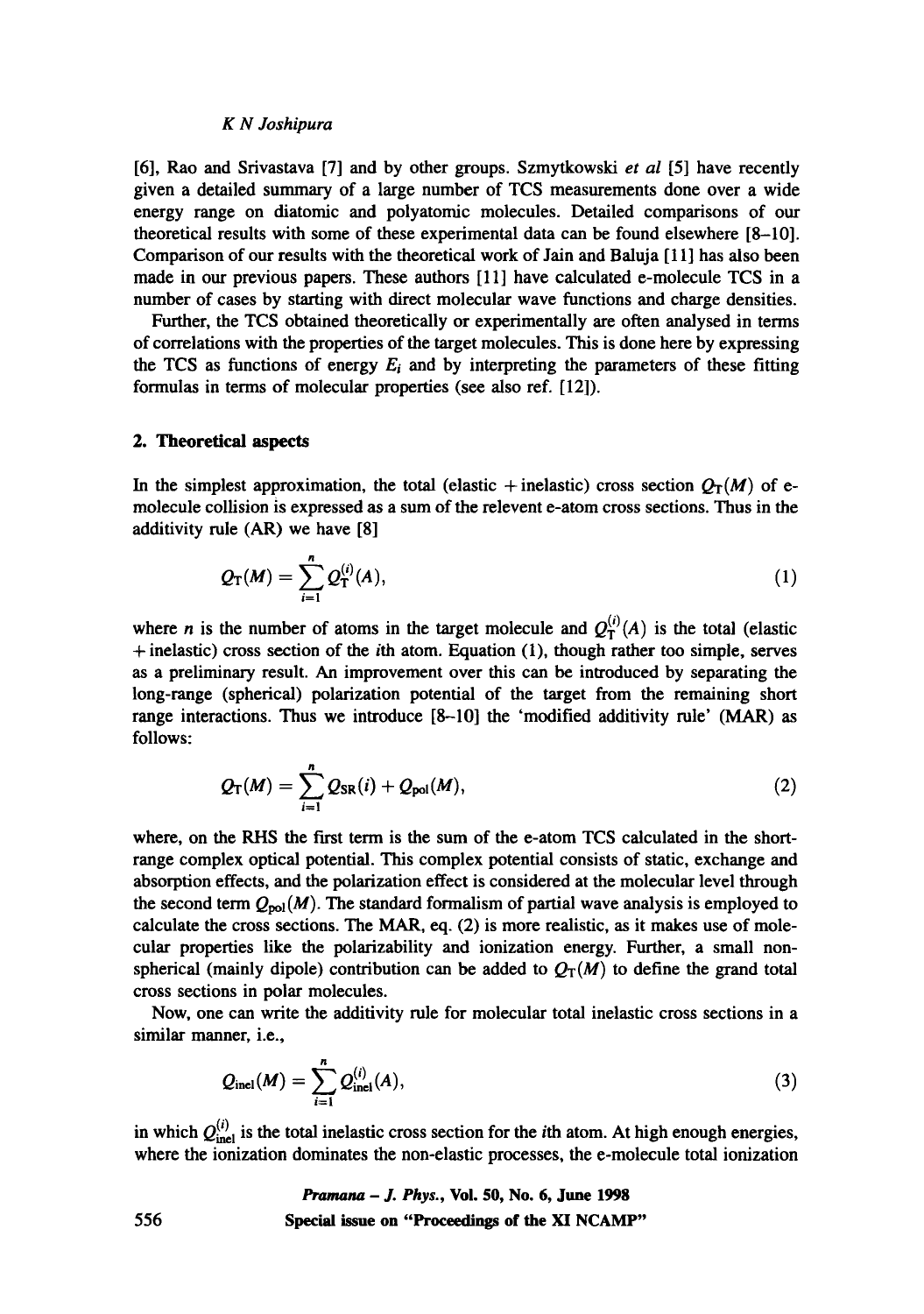cross section  $Q_{\text{lon}}(M)$  can be expressed similarly, viz.,

$$
Q_{\text{Ion}}(M) = \sum_{\alpha=1}^{n} Q_{\text{Ion}}(\alpha), \qquad (4)
$$

where  $Q_{\text{lon}}(\alpha)$  is the corresponding quantity for atom  $\alpha$  of the molecule. The simple additivity rules, like eq. (1) and (4) are in general known to overestimate. Deutsch *et al* [13] modified eq. (4) as follows:

$$
Q_{\text{lon}}(M) = \sum_{\alpha=1}^{n} f(\alpha) \cdot Q_{\text{lon}}(\alpha), \qquad (5)
$$

where  $f(\alpha)$  is a weighing factor for atom  $\alpha$ . It depends on structure properties like the number of valence electrons and the 'radius' of outermost orbitals in the constituent atoms. It is difficult to understand how the static factor  $f(\alpha)$  in eq. (5) provides a weightage over the atomic TCS  $Q_{\text{Ion}}(\alpha)$ , which is a dynamic quantity.

Let us note that the additivity method itself has also been employed in predicting the average spherical polarizability  $(\alpha_0)$  of many molecules. Miller [14] has discussed empirical methods to develop molecular  $\alpha_0$  as a sum over the atomic polarizabilities.

Now, the MAR for e-molecule scattering can be extended to polyatomic targets like  $C_2H_6$  molecule in an another form. In this molecule the two CH<sub>3</sub> groups are bonded to each other at a relatively larger C-C bond length. The two C atoms can be identified here as approximately independent scattering centres. The charge-density of H atoms in the  $CH<sub>3</sub>$  group is expanded and brought to a single-centre at C, which becomes the scattering centre for further calculations. The single-centre total charge-density is employed to construct complex short-range potential and to calculate the corresponding cross sections. Thus in our MAR-SC approach [12],

$$
Q_{\rm T}(M)=\sum_{j=1}^n Q_{\rm SR}(j)+Q_{\rm pol}(M). \hspace{1cm} (6)
$$

In eq. (6), j stands for one of the two scattering centres and  $Q_{SR}(j)$  is the TCS obtained in the short-range complex potential. Further, an equation similar to (3) can as well be written down for  $Q_{\text{inel}}$  in the present case. These calculations, though approximate, do employ the actual properties of the target molecules.

Finally, we turn briefly to the fitting formulas to represent the energy dependence of the molecular cross sections  $Q_T$ . In [15] we proposed the following general form, in the energy range 100-1000 eV,

$$
Q_{\text{TOT}}(E_i) = a \cdot (E_i)^{-b}, \qquad (7)
$$

where the LHS is in cm<sup>2</sup> and  $E_i$  is in eV. The parameters a and b have been correlated to the target properties. Alternatively we also employ

$$
\frac{Q_{\rm T}}{a_0^2} = A \left(\frac{\alpha_0}{E_i}\right)^B \tag{8}
$$

which shows an explicit dependence on  $\alpha_0$ .

*Pramana - I. Phys.,* **VoL 50, No. 6, June 1998**  Special issue on "Proeeedinuos of the XI NCAMp" 557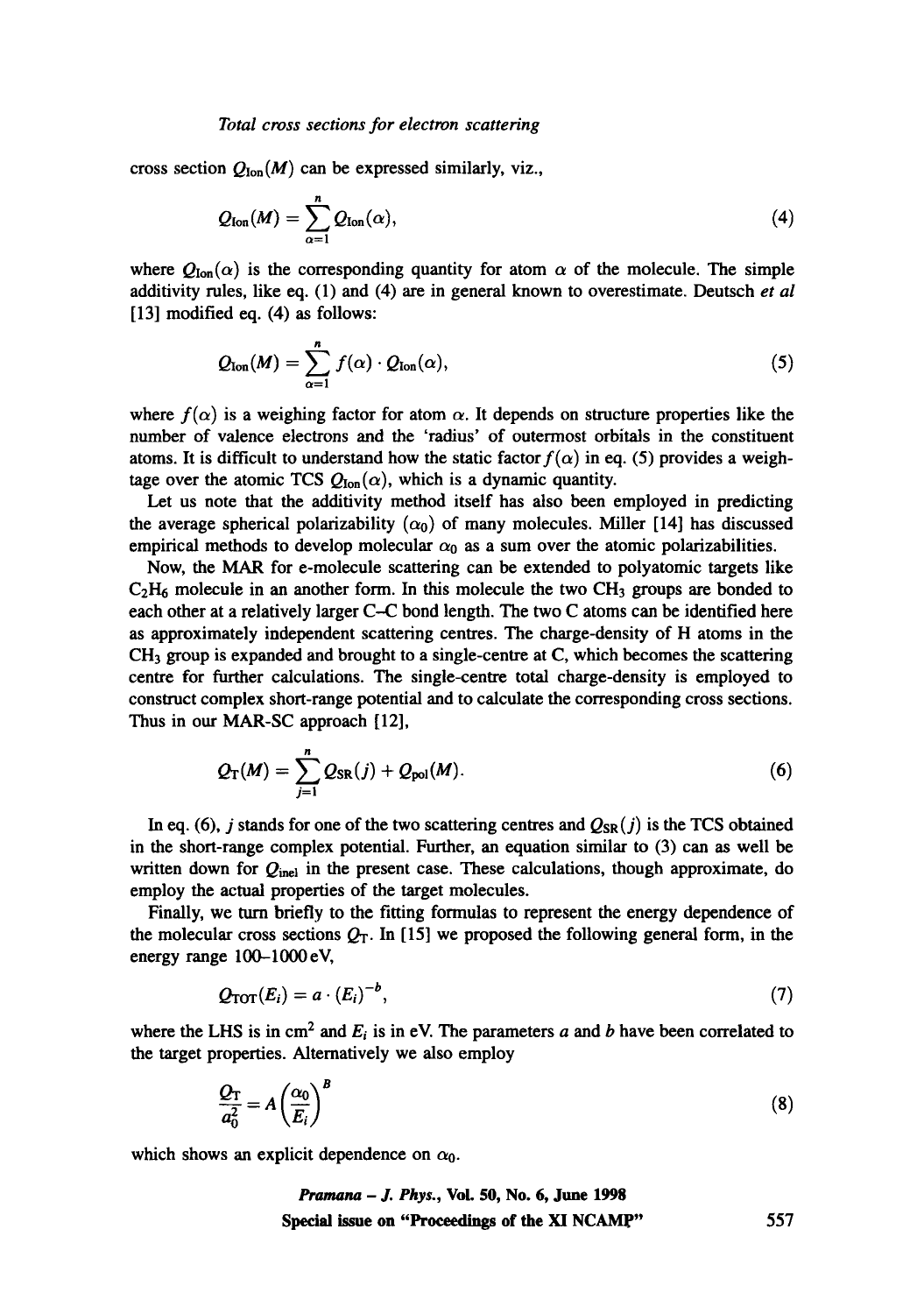## *K N Joshipura*

## **3. Results, discussion and conclusion**

The present theoretical approach has so far yielded satisfactory results in a large number of e-molecule systems. These include diatomic and triatomic molecules made up of C, N and O atoms [8, 9], together with heavier triatomic polar molecules like  $H_2S$ ,  $SO_2$  and OCS [10]. Several other authors [16, 17] have employed the additivity rules for high energy electron scattering with other well-known and exotic polyatomic targets. The total (complete) cross sections in diatomic molecules compare favourably with experiments above 100 eV roughly. The results for polyatomic molecules are in a similar accord above 300 eV or so. Towards lower energies the present approximations yield overestimating results, but are qualitatively correct. The polarization effect, vide eq. (2) offers a small contribution at intermediate energies, and it decreases rapidly with  $E_i$ . For polar molecules the dipole rotational excitation cross sections also offer a small contribution which slowly decreases with  $E_i$ . The simple additivity rule eq. (1), becomes effective at large  $E_i$  when the scattering is mainly through static and absorption potentials.

The present method also gives a high energy estimate of the ionization cross section in the form of  $Q_{\text{inel}}$ , eq. (3). Up to about 1000 eV, we have  $Q_{\text{inel}} > Q_{\text{Ion}}$  as expected. Khare and Meath [18] calculated  $Q_{\text{lon}}$  for a large variety of molecules under different approximations. These results are found to be lower than the measured data on ionization. The quantity  $Q_{\text{inel}}$  on the other hand, sets an upper limit to  $Q_{\text{Ion}}$  for a molecule.

The AR in the form of eq. (1) or (4) shows that the cross sections simply increase with the number of atoms of the same kind, contained in the molecule. Deutch *et al* [13] have pointed out a failure of such a rule i.e. eq. (4) for ionization.

Now, the present theoretical methods are examined here to see the relative behaviour of the TCS  $Q_T(M)$ , of the sequence HF-H<sub>2</sub>O-NH<sub>3</sub>-CH<sub>4</sub>, containing 10 electrons each. Our results vide MAR, eq. (2) (see [9, 10]) for these target molecules are plotted in figure 1. The experimental data on e-Ne scattering, given by Zecca *et al* [3] serve as a reference. At a given energy, the TCS becomes larger as we pass on from HF to CH4. The differences in the TCS decrease with  $E_i$  and are quite small above 1000 eV, but still all the molecular values are larger than the Ne cross sections. We have fitted the TCS of the 10 electron targets HF through CH<sub>4</sub> to analytical formula of eq.  $(8)$ . The fitting parameters A and B are given in table 1.

Now, the  $H_2O$  molecule has long since been the target of scattering studies. We have separately investigated [19] the electron scattering cross section of  $H_2O$  in the usual vapour phase, together with that in the ice and liquid phases.

Let us next discuss the relative behaviour of the TCS of  $F_2$ ,  $H_2S$  and  $C_2H_6$  molecules typically representing 18-electron targets. We have exhibited the MAR cross sections of these molecules in figure 2, along with the experimental data [3] on Ar atoms. In the case of e-F2 scattering probably there are no other data on intermediate and high energy TCS. Again here, the cross section at a given energy becomes larger along the sequence  $F_{2-}$  $H_2S-C_2H_6$ . The cross sections of  $C_2H_6$  are calculated in the MAR-SC approach. The nonpolar diatomic molecule  $F_2$  offers the smallest values among these three targets. The half bond length of  $F_2$  is somewhat larger than the orbital radius (1.25  $a_0$ ) of the Ar atom, but the polarizability of Ar is more than that of  $F_2$ . It is, therefore, noticeable that, in figure 2 the cross sections of  $F_2$  are at the lowest. There are differences in the bonding in the three molecules, and these are reflected in the results in figure 2. The molecular cross

> *Pramana - J. Phys.,* **Vol. 50, No. 6, June 1998 Special issue on "Proceedings of the XI NCAMP"**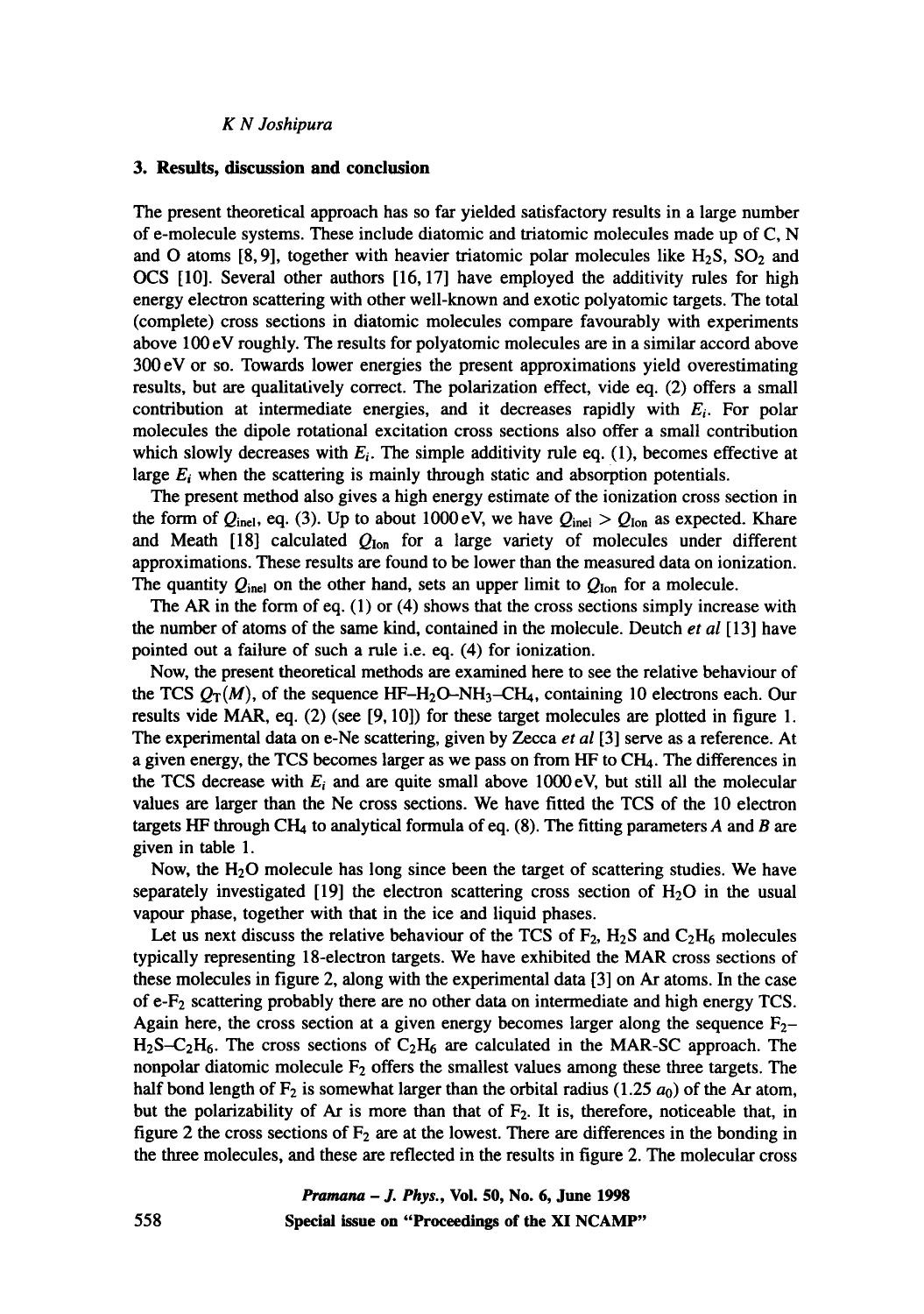

**Figure 1. Total cross sections for 10 electron systems. Experimental data for Ne: o o o o o [3]; present results:**  $-\Delta-\Delta-\Delta$  **HF;**  $-x-x-x-x-X-H_2O$ **; ------** $NH_3$ ;  $- - - - - \text{CH}_4$ .

| systems.        |       |      |
|-----------------|-------|------|
| Target          | A     | B    |
| Ne atom         | 70.89 | 0.51 |
| HF              | 179.9 | 0.71 |
| $H_2O$          | 157.3 | 0.74 |
| NH <sub>2</sub> | 141.1 | 0.75 |
| CH <sub>4</sub> | 144.0 | 0.76 |

**Table 1. The fitting parameters of eq. (8) for 10-electron systems.** 

**sections tend to merge slowly at high energies above 2000 eV. The TCS of the 18-electron targets were fitted to eq. (8) and the parameters A and B are shown in table 2.** 

**Thus the present paper has considered the scattering of intermediate and high energy electrons by a large variety of molecules. Simple but effective theoretical approximations allow us to study the total electron collision cross sections for different groups of molecular targets. We have presented here the TCS of the 10-electron as well as the 18-electron molecules, together with those of the corresponding inert gas atom (Ne and At) serving as reference, The fitting parameter A of eq. (8) is found to depend on the molecular geometry. The parameter B varies over a narrow range between 0.5 and 0.7. The value 0.5**  is in accordance with Vogt and Wannier [20] but for molecules  $Q_T \simeq (\alpha_0)^{0.7}$  has been **observed [12].**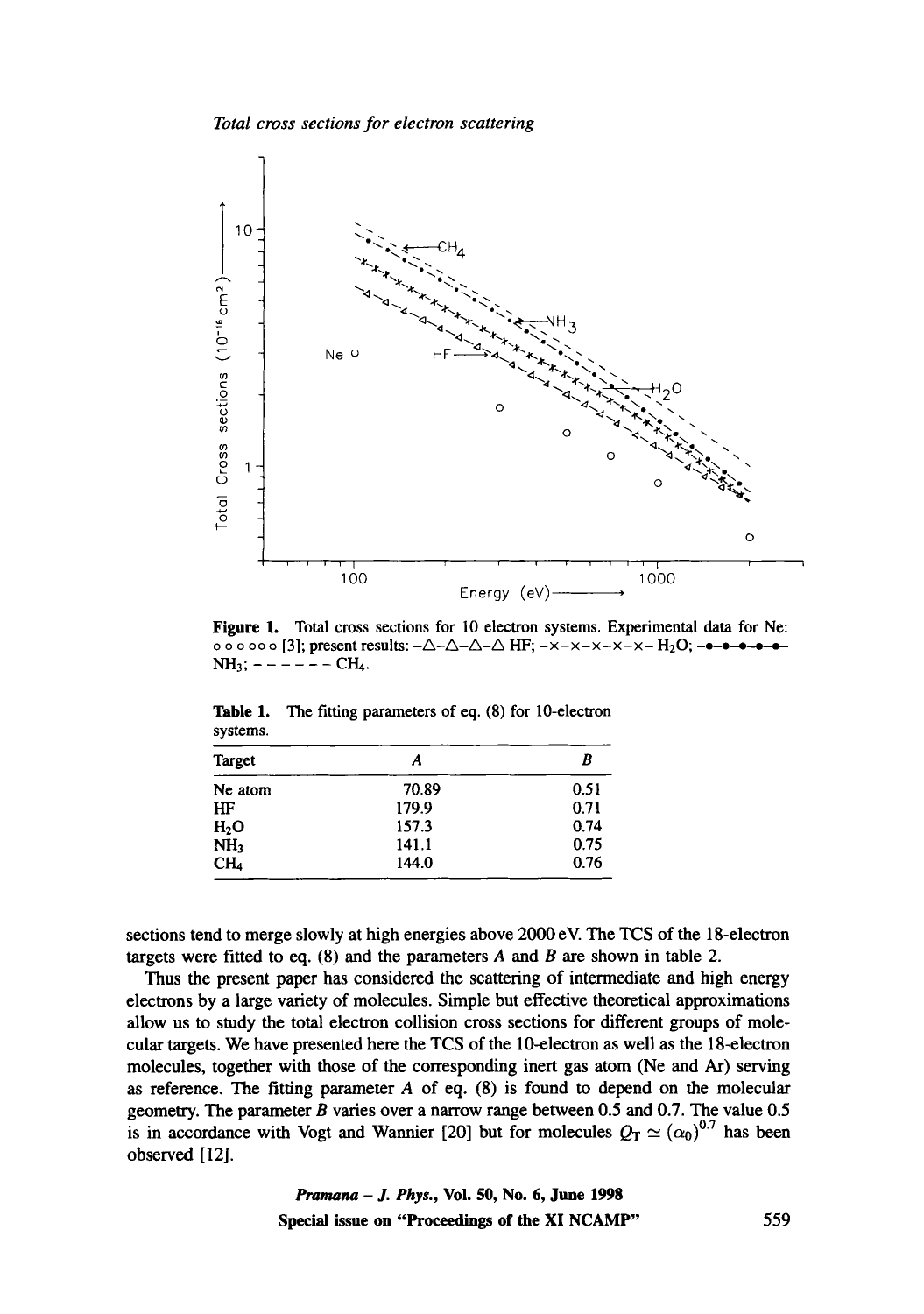

**Figure 2. Total cross sections for 18-electron systems. Experimental data for Ar: o o o o [3];** \* \* \* \* [5]. Present results:  $F_2$ ;  $-\Delta-\Delta-\Delta$   $H_2S$ ;  $- - - - C_2H_6.$ 

| - - - - -      |       |      |
|----------------|-------|------|
| Target         | A     | B    |
| Ar atom        | 108.4 | 0.56 |
| F <sub>2</sub> | 78.7  | 0.54 |
| $H_2S$         | 82.4  | 0.61 |
| $C_2H_6$       | 140.8 | 0.71 |

**Table 2. systems. The fitting parameters of eq. (8) for 18-electron** 

# **References**

- **[1 ] L G Christophorou,** *Electron Molecule Interactions and their Application~* **(Academic Press, New York, 1984)**
- **[2] A Zecca, G P Karwasz, S Oss, R Grisenti and R S Brusa,** *J. Phys.* **B20, L133 (1987)**
- **[3] A Zecca, G P Karwasz, S Oss, R Grisenti and R S Brusa, Z** *Phys.* **B20, 5157 (1987)**
- **[4] A Zecca, G P Karwasz and R S Brusa,** *Phys.* **Rev. A45, 2777 (1992)**
- **[5] C Szmytkowski and K Maeiag,** *Phys. Scr.* **54, 271 (1996)**
- **[6] G Garcia and F Manero,** *Phys. Rev.* **A57, 1069 (1998)**
- **[7] M V V S Rao and S K Srivastava,** *J. Geophys. Res.* **98, 13, 137 (1993)**
- **[8] K N Joshipura and P M Patel,** *J. Phys.* **B29, 3925 (1996)**
- **[9] K N Joshipura and Minaxi Vinodkumar,** *Phys. Lett. A224,* **361 (1997)**
- **[10] K N Joshipura and Minaxi Vinodkumar,** *Z. Phys. At. Molec. Clusters* **41, 133 (1997)**
- **[11] A Jain and K L Baluja,** *Phys. Rev.* **A45, 202 (1992)**

*Pramana - J. Phys.,* **Vol. 50, No. 6, June 1998** 

**Special issue on "Proceedings of the XI NCAMP"**